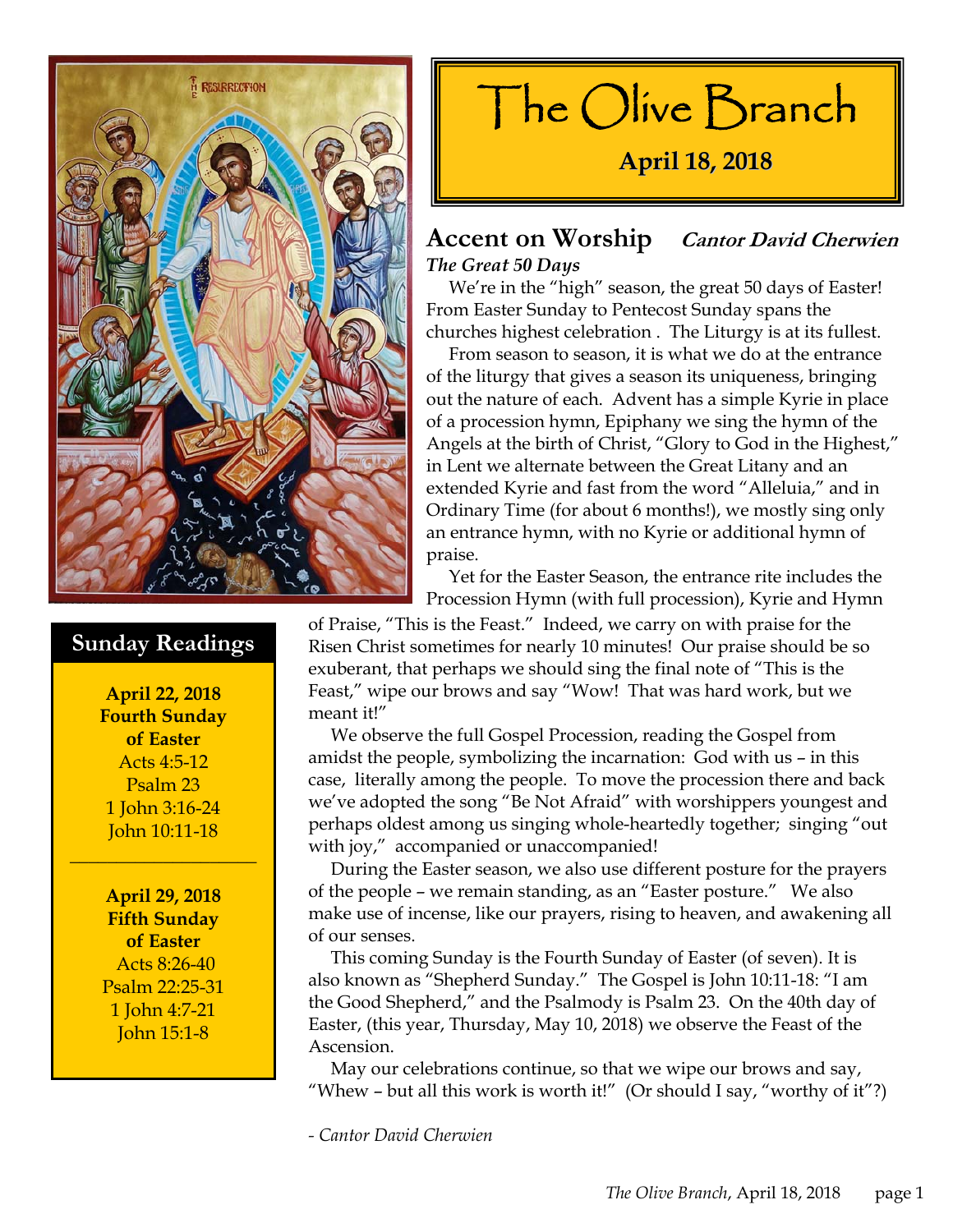

# **Congregational Meeting Set for Sunday, April 29**

 The Vestry has set the semi-annual Congregation Meeting for Sunday, April 29, following the second liturgy. The agenda will include updates on the Bold Step Forward capital appeal and capital projects, as well as exciting news on the Longer Table Lending program which is about to launch.

 In addition, the following persons have been recommended for election as leaders of the vestry for the coming year:

President (1 year term): David T Anderson Vice President (1 year term): Mark Ruff Secretary (1 year term): Sue Browender Treasurer (1 year term): Chad King

Directors of: Education (3 year term): James Bargmann Property (3 year term): Art Halbardier Youth (3 year term): Chandler Molbert

All voting members of Mount Olive are encouraged to attend.

## **Check Out This Beautiful Update on the Chibok Girls**

 As we continue to pray for the Chibok girls and others taken by Boko Haram, this beautiful piece has been put together to show how the rescued girls are recovering. Take a moment to view this:

https://www.nytimes.com/interactive/2018/04/11/world/a frica/nigeria-boko-haram-girls.html

 When Brad Holt was traveling and teaching in Nigeria last fall, he saw the girls at the University, but was, of course, not allowed to make contact with them.

We continue to pray for their healing.

### **Book Discussion**

The Book Discussion Group will not meet this Saturday, April 14. They will move discussion of their next books, *The Stranger* by Albert Camus, and *The Meursault Investigation* by Kamel Daoud to their May meeting on May 12. For the June 9 meeting, they'll read *The Spire*, by William Golding.

 The Book Discussion Group meets on the second Saturday of each month at 10:00 a.m. in the West Assembly area.

All readers welcome!

\_\_\_\_\_\_\_\_\_\_\_\_\_\_\_\_\_\_\_\_\_\_\_\_\_\_

# **Thursday Evening Study**

 "Beloved, God's Chosen?" is the title of the Thursday evening Bible study that began on Apr. 12. Pr. Crippen is leading this 6-week study that hopes to look at Scripture with fresh eyes on the questions of salvation: what is God doing in salvation? What does it mean for us? What does God think about us? What happens at the cross? How and why and when does God forgive our sins? This Bible study meets in the Chapel Lounge from 6:00 p.m. to 7:30 p.m. Thursday evenings, for six weeks, and all are welcome.

 As always, there will be a light supper preceding the study each week.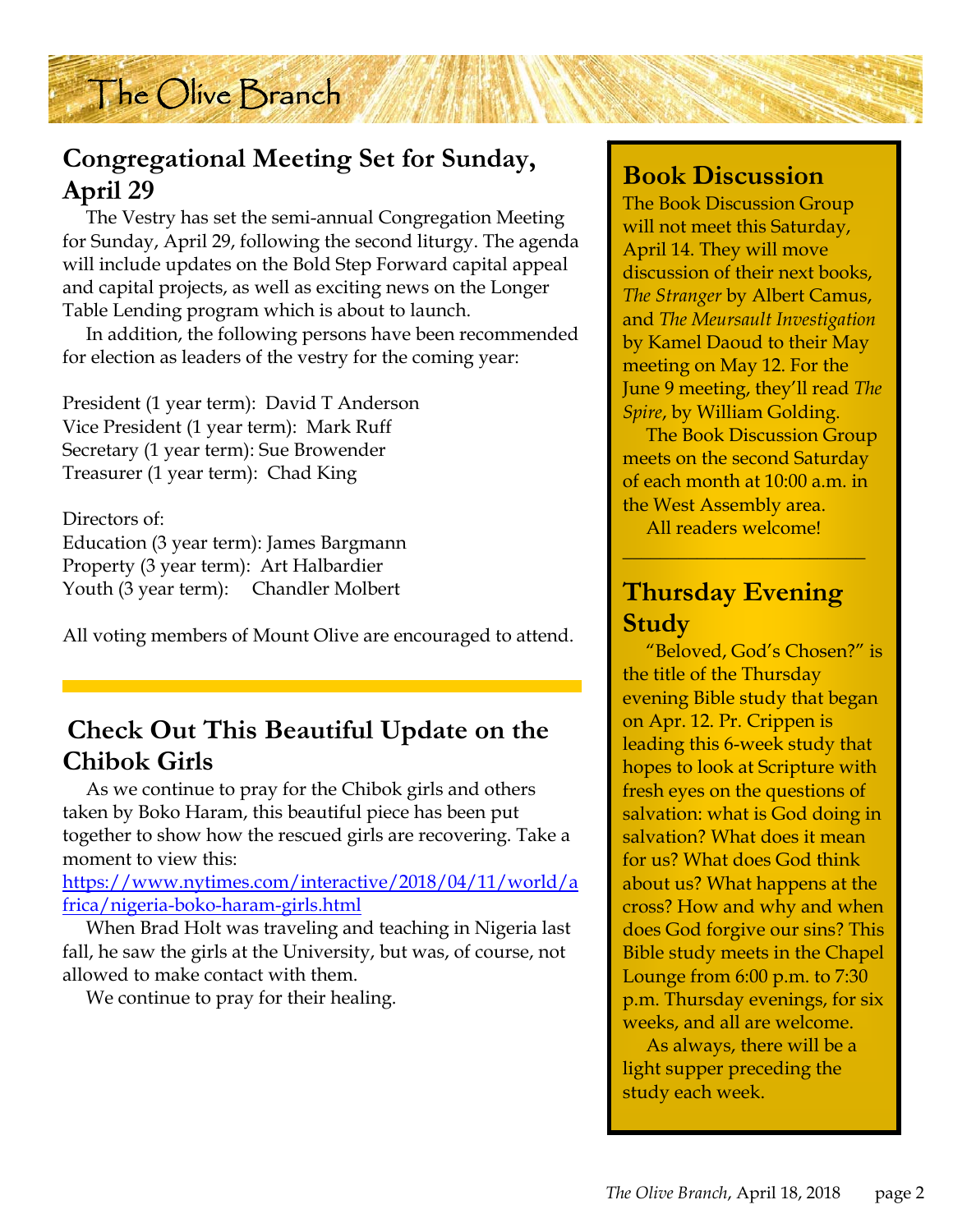# The Olive Branch

# **Calendar**

| <b>Wednesday, April 18</b>                        |                                                              |  |
|---------------------------------------------------|--------------------------------------------------------------|--|
| $10:00$ am                                        | <b>Staff Meeting</b>                                         |  |
| 5:30 pm                                           | Children's Choir supper                                      |  |
| $6:00 \text{ pm}$                                 | Children's Choir rehearsal                                   |  |
| $7:00 \text{ pm}$                                 | Cantorei rehearsal                                           |  |
| $8:00 \text{ pm}$                                 | Narcotics Anonymous                                          |  |
| <u>Thursday, April 19</u>                         |                                                              |  |
| 6:00 pm                                           | <b>Bible Study</b>                                           |  |
| <u>Saturday, April 21</u>                         |                                                              |  |
| 9:30 am                                           | Spring Clean-Up                                              |  |
| $9:30$ am                                         | Confirmation                                                 |  |
| $11:00$ am                                        | Diaper Depot                                                 |  |
| <b>Noon</b>                                       | Community Meal                                               |  |
| <b>Sunday, April 22 - Fourth Sunday of Easter</b> |                                                              |  |
| 8:00 am                                           | <b>Holy Eucharist, followed by coffee &amp; conversation</b> |  |
| $9:30$ am                                         | Sunday Church School / Adult Forum                           |  |
| 10:45 am                                          | Holy Eucharist, followed by coffee & conversation            |  |
| Noon                                              | 90 <sup>th</sup> birthday reception for Naomi Peterson       |  |
| Noon                                              | Bethania Mission Trip meeting                                |  |
| $4:00 \text{ pm}$                                 | MFA Event: Strikepoint Handbell Choir,                       |  |
|                                                   | reception follows                                            |  |
| <b>Monday, April 23</b>                           |                                                              |  |
| 7:00 pm                                           | <b>Worship Committee meeting</b>                             |  |
| 7:00 pm                                           | Narcotics Anonymous                                          |  |
| <b>Tuesday, April 24</b>                          |                                                              |  |
| $N_{\alpha\alpha}$                                | $\rm Rihlo$ $\rm Cholov$                                     |  |

| Noon    | <b>Bible Study</b> |
|---------|--------------------|
| 4:00 pm | Diaper Depot open  |

# **Earth Day Clean Up April 21, 9:30 am - Noon**

 Let's join our neighborhood and show some Springtime love to our streets! On Saturday April 21 from 9:30-12:00, the Powderhorn Park neighborhood is having an Earth Day Clean-up. We will work in teams to do some needed cleaning up around our building – **if the snow has finally left us!** 

 Mount Olive folks will meet at 9:30 am at church and head out to clean up. Bags, some gloves, and good company supplied. Then stick around for the community meal at 12:00 if you can. See you there!

# **Sunday Adult Forum**

• **This Sunday, April 22** "God is King: Wrestling with a Metaphor in the Psalms," part two of a two-part series presented by Vicar Jessica Christy.

 The language of God's kingship is central to scripture, but it can be a fraught metaphor for the modern church. These two sessions will examine the metaphor's range of meaning within the psalms and its implications for our worship life together.

• **Next Sunday, April 29:** 

"Authority," presented by Paul C. Stone.

 How can free people experience, let alone understand it? How may we contemplate individuals striving for liberty without committees?

 Paul Stone is lecturer in American political and institutional history at the Humphrey Institute of Public Affairs at the University of Minnesota. He has degrees from Harvard and Duke Divinity School and is a licensed lay reader in the Episcopal Church.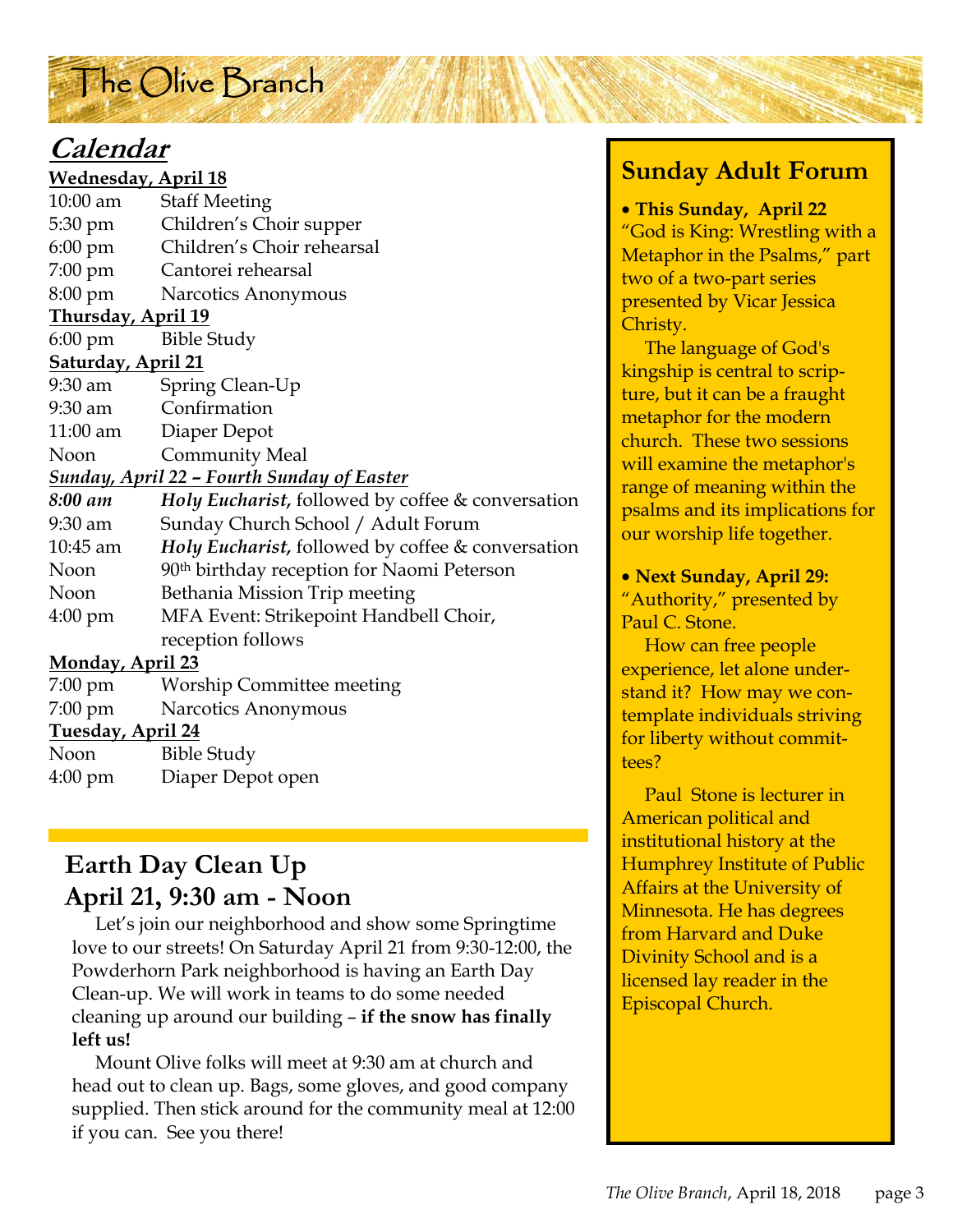### **You're Invited!**

 The family of Naomi Peterson will host a reception to celebrate her 90th birthday following the second liturgy this Sunday, April 22. They would welcome your attendance.

**\_\_\_\_\_\_\_\_\_\_\_\_\_\_\_\_\_\_\_** 

The Olive Branch

**The Ascension of Our Lord Thursday, May 10 Holy Eucharist at 7:00 pm All are welcome.** 

**\_\_\_\_\_\_\_\_\_\_\_\_\_\_\_\_\_\_\_** 

### **Benefit for TRUST Parish Nursing**

 Caritas Vocal Ensemble will present a benefit concert for TRUST Parish Nursing on Saturday, April 21, at St. John's Lutheran Church, 4842 Nicollet Ave. S.

 Dinner begins at 5:00 pm, and The concert begins at 6:00 pm. Cost is \$25 for concert and dinner. For the concert only, tickets are \$15 general, \$10 for students and seniors. MENU – Salad, Something Italian, French Bread, Dessert

 Call 612-827-6159, or email trust@trustinc.org for dinner reservations.

## **Information Meeting for Bethania Trip to be Held April 22**

 Calling all those interested in learning more about traveling to India in 2019 to visit Bethania Kids. Grab a cup of coffee and come to the undercroft for preliminary discussion after second liturgy on Sunday, April 22. Bring your questions, suggestions, concerns, hopes. Would you like more information? Would you like to learn if this trip is for you? Would you like to understand what financial help is available? Would you like input in picking dates? Would you like to understand how both you and Bethania Kids will be changed by such a trip?

 If you answer yes to any of these questions, come! We'll plan on meeting for no more than one hour. Feel free to send questions ahead of time to missions@mountolivechurch.org or call Judy Hinck, 612-812-7342.

# **The Church Cantatas of J. S. Bach**

*April 10 @ 6:30 pm - May 15 @ 8:30 pm* 

 John Setterlund and Paul Westermeyer, Chaplain and Dean of the Twin Cities Chapter of the American Guild of Organists, will lead six Tuesday night sessions, April 10 through May 15, 6:30-8:30, about Bach Cantatas, at The Lutheran Church of the Resurrection, Victoria and D in Roseville (3115 Victoria St. N., Roseville, MN 55113).

 Specific cantatas, Bach's life, faith, theology, the worship of the church where he worked, and Bach today will be discussed. (Bach's Cantata 100 will be part of the Word portion of the 9:00 A. M. Eucharist, just as in Bach's Leipzig, on Sunday, May 13, at The Lutheran Church of the Resurrection.) All are welcome.

 There is a one-time \$20.00 registration fee which covers all six sessions. Register in the church office with Rachel Wright at rwright@lcrelca.org or 651.484.1292.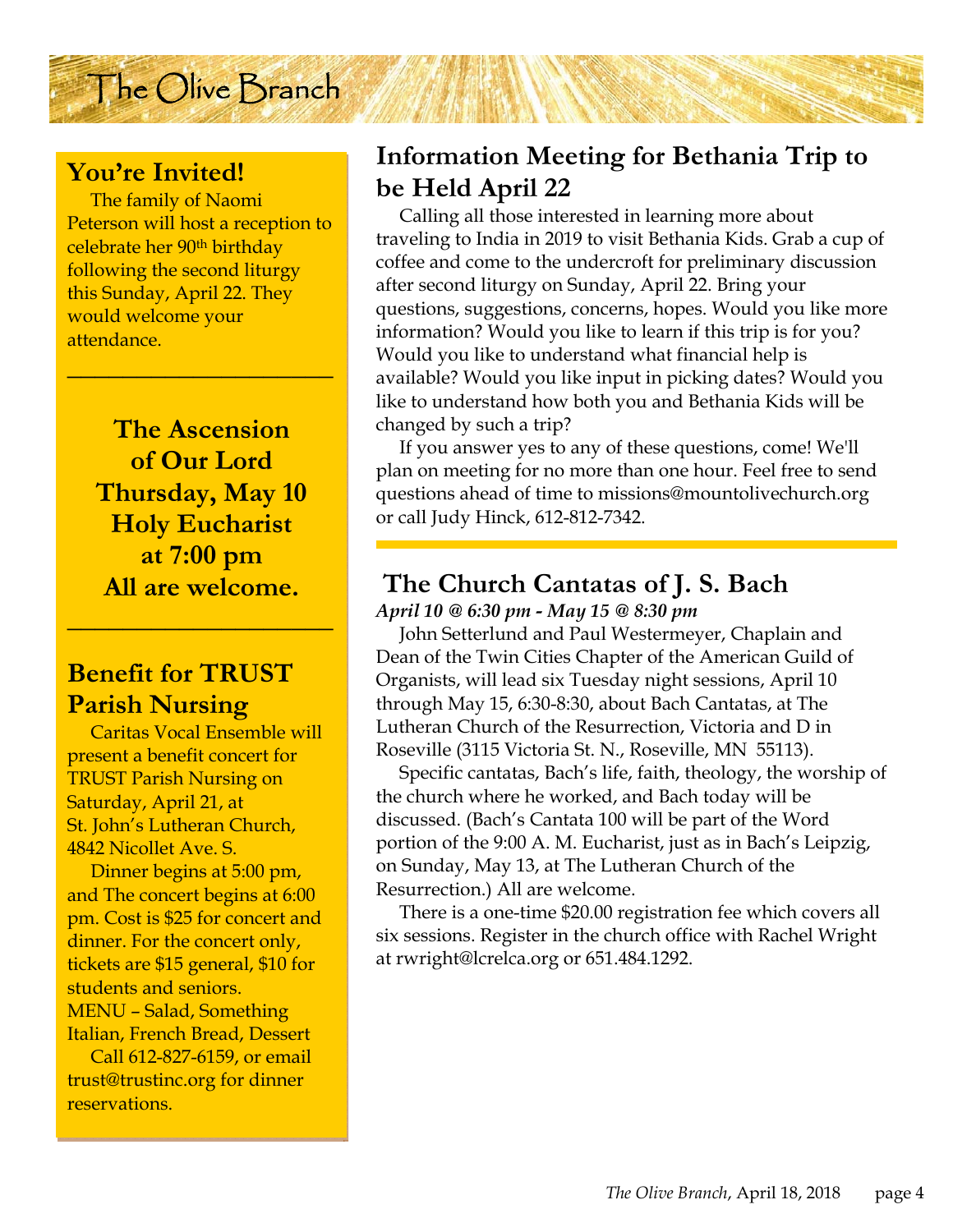# The Olive Branch



# **Restorative Justice Community Action Fundraiser**

It's time to party! We turned 21 and want you to join us in a night of food, fun, and giving. You will have an opportunity to bid on exciting items including autographed photo of Stefon Diggs,

four one-day tickets to Disney Theme park, a wine tasting for a party of 20 from Total Wine, and tickets to the Minnesota Orchestra and the Timberwolves. Don't forget the fabulous Wine/Beer Raffle!

 Besides supporting RJCA through the Silent Auction and raffle, help us raise our goal of \$5,000 in financial contributions, including sustained giving commitments. Each and every dollar helps RJCA to bring people together to make things right, year after year.

For \$40 you can celebrate with us by getting your tickets now:

If you are unable to join us, please DONATE NOW.



# **Strikepoint Handbell Choir to Play at Mount Olive This Sunday**

#### **Sunday, April 22, 2018 – 4:00 pm**

 Mount Olive Music & Fine Arts will host Strikepoint, a church-based handbell ensemble from Duluth, Minnesota, on Sunday, April 22 at 4:00 pm.

 Led by player-coach Bill Alexander, this eleven-member group performs in a directorless ensemble setting. College students and community members have joined with selected ringers from the five bell choirs at

Duluth's First United Methodist Church to provide a consistently high level of musicianship since Strikepoint began in 1984. Strikepointers are often high school students, and sometimes as young as 13.

A reception follows the concert in the Chapel Lounge.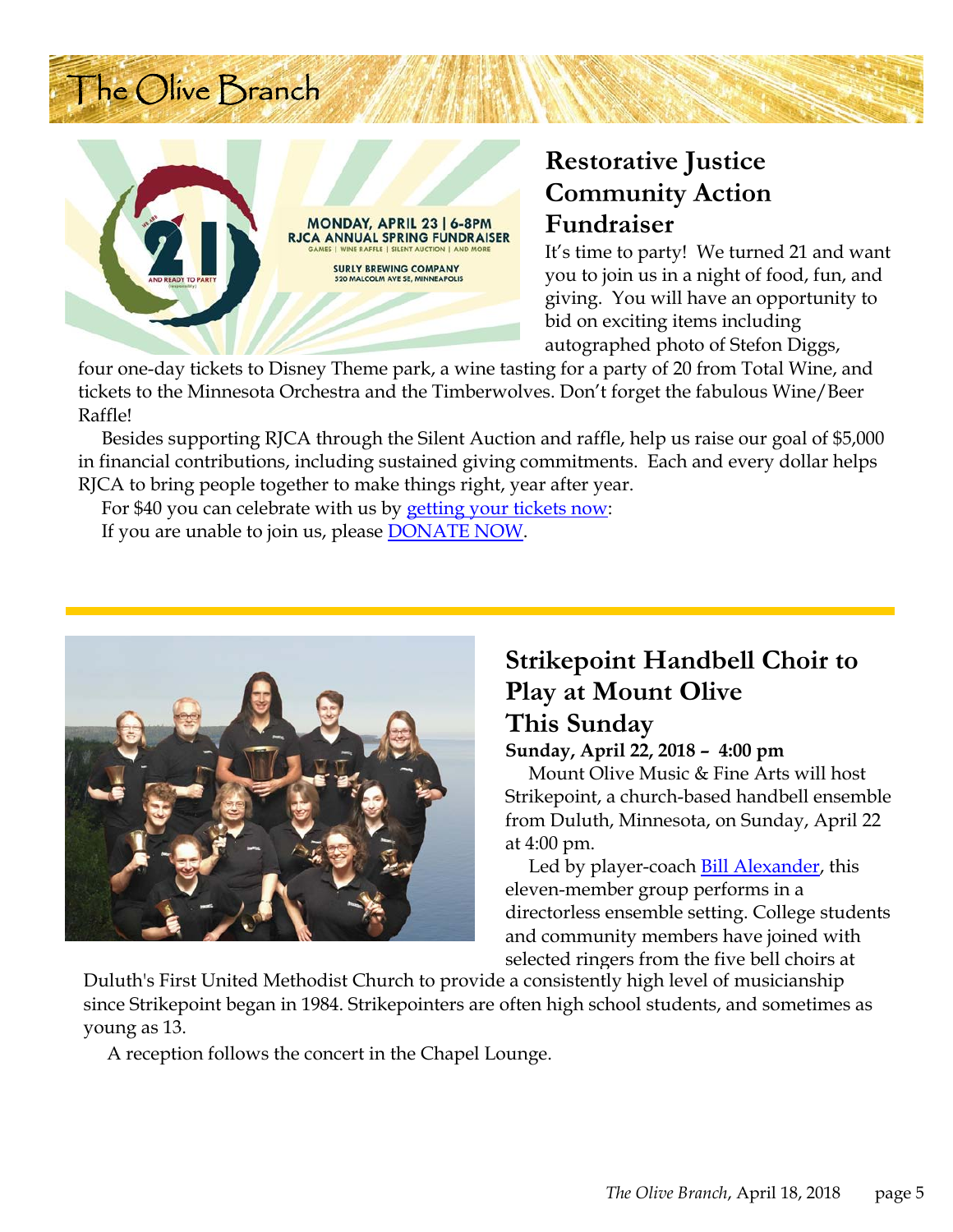

# **Transitions Support Group Next Meeting: Saturday, May 12, 2018**

 This group will hold its next get together at 11:00 – noon, in the Library at Mount Olive. Please note day and time change!

 For more information, please contact Cathy Bosworth 612-708-1144, marcat8447@yahoo.com or Heather Halen 612-822-0953, hjoyhalen@hotmail.com.



# **Messy Conversations: Understanding**

# and Addressing Implicit Bias

Facilitated by \*Dr. Raj

Saturday, April 28th, 9am-12pm **Minnetonka United Methodist Church** 17611 Lake Street Extension, Minnetonka Please send RSVP to info@rjca-inc.org by Thursday, April 26th

\*Dr. Raj is Assistant Professor in the School of Law Enforcement and Criminal Justice at Metropolitan State University and is the 2016 recipient of the St. Paul Foundation's Facing Race Ambassador Award.

**Co-sponsored by Minnetonka United Methodist Church**